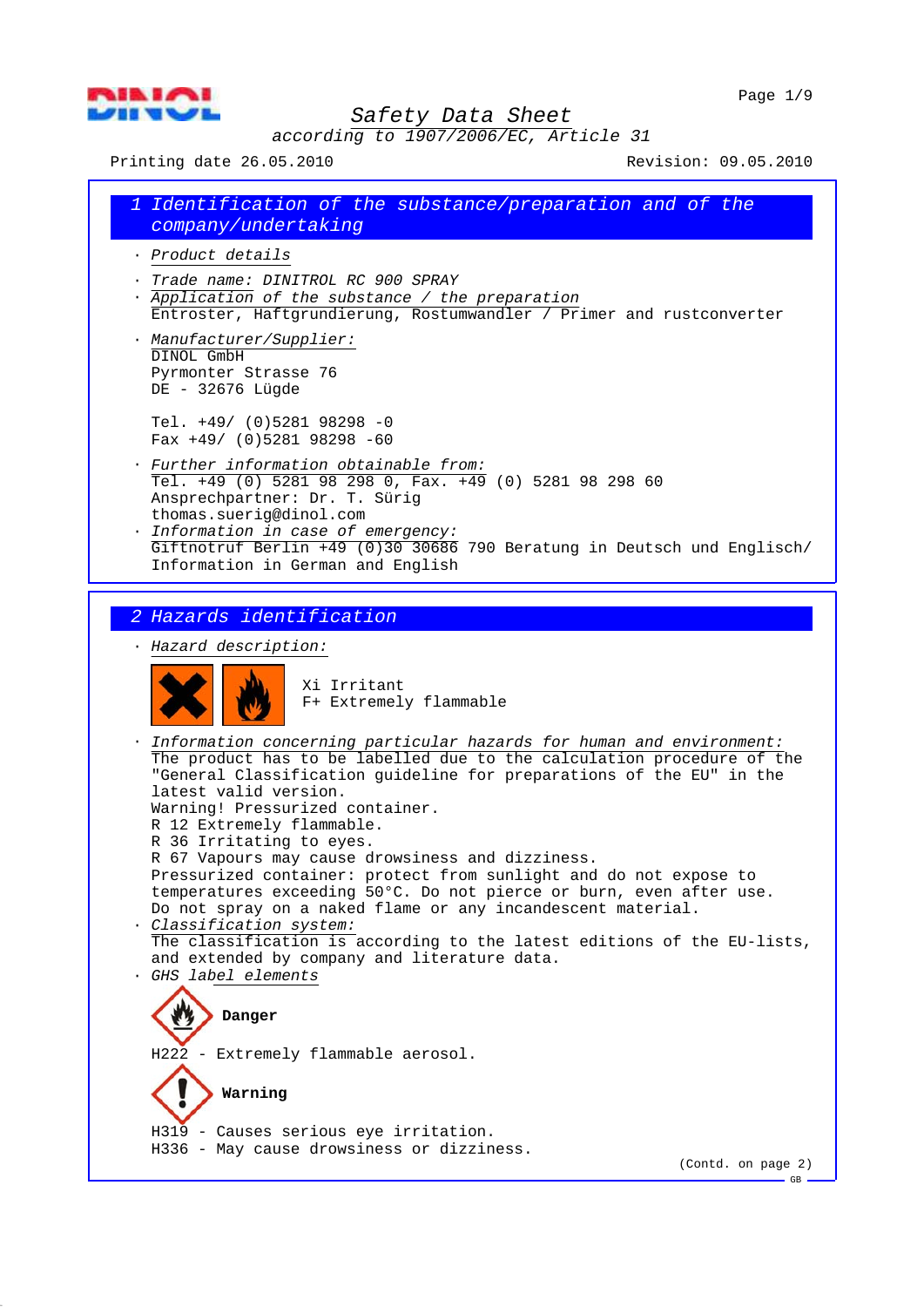



*according to 1907/2006/EC, Article 31*

Printing date 26.05.2010 Revision: 09.05.2010

(Contd. of page 1) Pressurized container: protect from sunlight and do not expose to temperatures exceeding 50°C. Do not pierce or burn, even after use. Do not spray on a naked flame or any incandescent material. Keep away from sources of ignition - No smoking. · *Prevention:* P210 Keep away from heat/sparks/open flames/hot surfaces. - No smoking. P251 Pressurized container: Do not pierce or burn, even after use. · *Response:* P305+P351+P338 IF IN EYES: Rinse cautiously with water for several minutes. Remove contact lenses, if present and easy to do. Continue rinsing. · *Storage:* Store locked up. P410+P412 Protect from sunlight. Do no expose to temperatures exceeding 50 °C/122 °F. · *Disposal:* P501 Dispose of contents/container in accordance with local/regional/ national/international regulations.

|  | 3 Composition/information on ingredients |  |  |  |  |  |  |
|--|------------------------------------------|--|--|--|--|--|--|
|--|------------------------------------------|--|--|--|--|--|--|

- · *Chemical characterization*
- · *Description:*
	- Mixture of substances listed below with nonhazardous additions.

| Dangerous components:     |                                                                                          |                         |
|---------------------------|------------------------------------------------------------------------------------------|-------------------------|
| $CAS: 67-64-1$            | acetone                                                                                  | $25 - 50$               |
| EINECS: 200-662-2         | $\frac{1}{10}$ Xi, $\frac{1}{10}$ F; R 11-36-66-67                                       |                         |
|                           | Danger: $\otimes$ 2.6/2<br><u> - - - - - - - - - - - -</u>                               |                         |
|                           | Warning: $\sqrt{3.3/2, 3.8/3}$                                                           |                         |
| CAS: 108-10-1             | 4-methylpentan-2-one                                                                     | $2.5 - 10$ <sup>8</sup> |
| EINECS: 203-550-1         | <b>X</b> Xn, <b>X</b> Xi, $\frac{1}{2}$ F; R 11-20-36/37-66                              |                         |
|                           | Danger: $\circ$ 2.6/2                                                                    |                         |
|                           | Warning: ( 3.1.I/4, 3.3/2, 3.8/3                                                         |                         |
| CAS: 107-98-2             | 1-methoxy-2-propanol                                                                     | $2.5 - 10$ $%$          |
| EINECS: 203-539-1         | R 10                                                                                     |                         |
|                           | Warning: $\otimes$ 2.6/3                                                                 |                         |
| $CAS: 67-63-0$            | propan-2-ol                                                                              | $2.5 - 108$             |
| EINECS: 200-661-7         | $\overline{\mathbf{x}}$ $\overline{\mathbf{x}}$ i, $\overline{\mathbf{b}}$ F; R 11-36-67 |                         |
|                           | Danger: $\otimes$ 2.6/2                                                                  |                         |
|                           | Warning: $\langle \rangle$ 3.3/2, 3.8/3                                                  |                         |
| $CAS: 10024-97-2$         | dinitrogen oxide                                                                         | $2.5 - 10$ $%$          |
| EINECS: 233-032-0         | Warning: $\diamond$ 2.5/L                                                                |                         |
| $CAS: 64-18-6$            | formic acid                                                                              | < 2.0                   |
| EINECS: 200-579-1         | $\Box$ C; R 35                                                                           |                         |
|                           | Danger: $\iff$ 3.2/1A                                                                    |                         |
| $CAS: 112-34-5$           | 2-(2-butoxyethoxy)ethanol                                                                | < 2.0                   |
| EINECS: 203-961-6         | $X$ Xi; R 36                                                                             |                         |
|                           | Warning: $\bigcirc$ 3.3/2                                                                |                         |
| · Additional information: |                                                                                          |                         |
|                           | For the wording of the listed risk phrases refer to section 16.                          |                         |

(Contd. on page 3)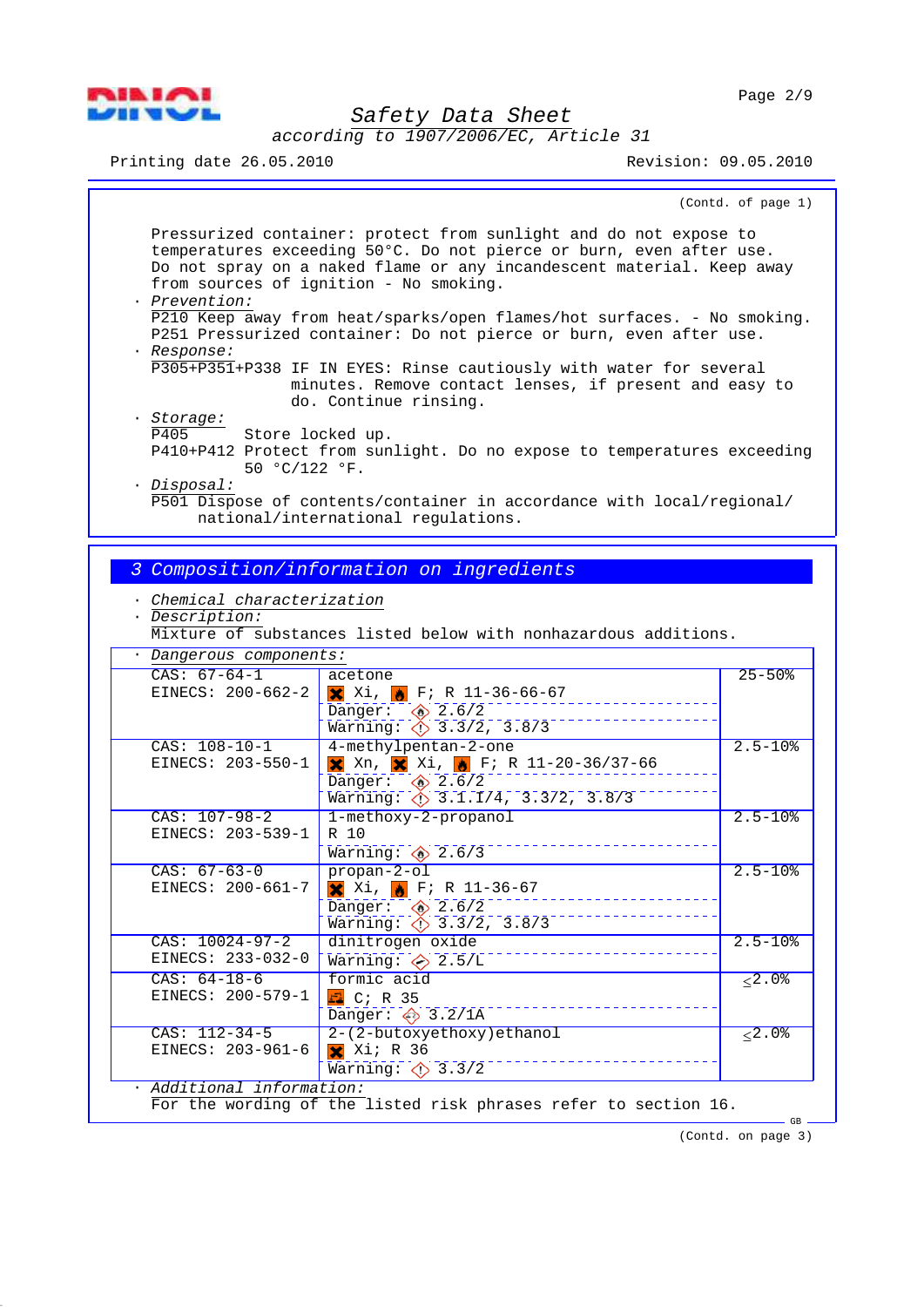



*according to 1907/2006/EC, Article 31*

Printing date 26.05.2010 Revision: 09.05.2010

(Contd. of page 2)

#### *4 First aid measures*

- · *After inhalation:*
- Supply fresh air; consult doctor in case of complaints.
- · *After skin contact:* Generally the product does not irritate the skin.
- · *After eye contact:*
- Rinse opened eye for several minutes under running water. If symptoms persist, consult a doctor.
- · *After swallowing:* A person vomiting while laying on their back should be turned onto their side.

#### *5 Fire-fighting measures*

- · *Suitable extinguishing agents:* CO2, sand, extinguishing powder. Do not use water.
- · *For safety reasons unsuitable extinguishing agents:* Water with full jet · *Special hazards caused by the substance, its products of combustion or resulting gases:*
- Formation of toxic gases is possible during heating or in case of fire.
- · *Protective equipment:* No special measures required.
- · *Additional information* Cool endangered receptacles with water spray.

## *6 Accidental release measures*

· *Person-related safety precautions:* Ensure adequate ventilation Wear protective equipment. Keep unprotected persons away. · *Measures for environmental protection:* Do not allow product to reach sewage system or any water course. Inform respective authorities in case of seepage into water course or sewage system. Do not allow to enter sewers/ surface or ground water. · *Measures for cleaning/collecting:* Dispose of the material collected according to regulations. Ensure adequate ventilation. Do not flush with water or aqueous cleansing agents

### *7 Handling and storage*

· *Handling:*

· *Information for safe handling:* Store in cool, dry place in tightly closed receptacles. Ensure good ventilation/exhaustion at the workplace. Open and handle receptacle with care. · *Information about fire - and explosion protection:* Do not spray onto a naked flame or any incandescent material. Keep ignition sources away - Do not smoke. Protect against electrostatic charges. Pressurized container: protect from sunlight and do not expose to temperatures exceeding 50°C, i.e. electric lights. Do not pierce or burn, even after use.

(Contd. on page 4)

GB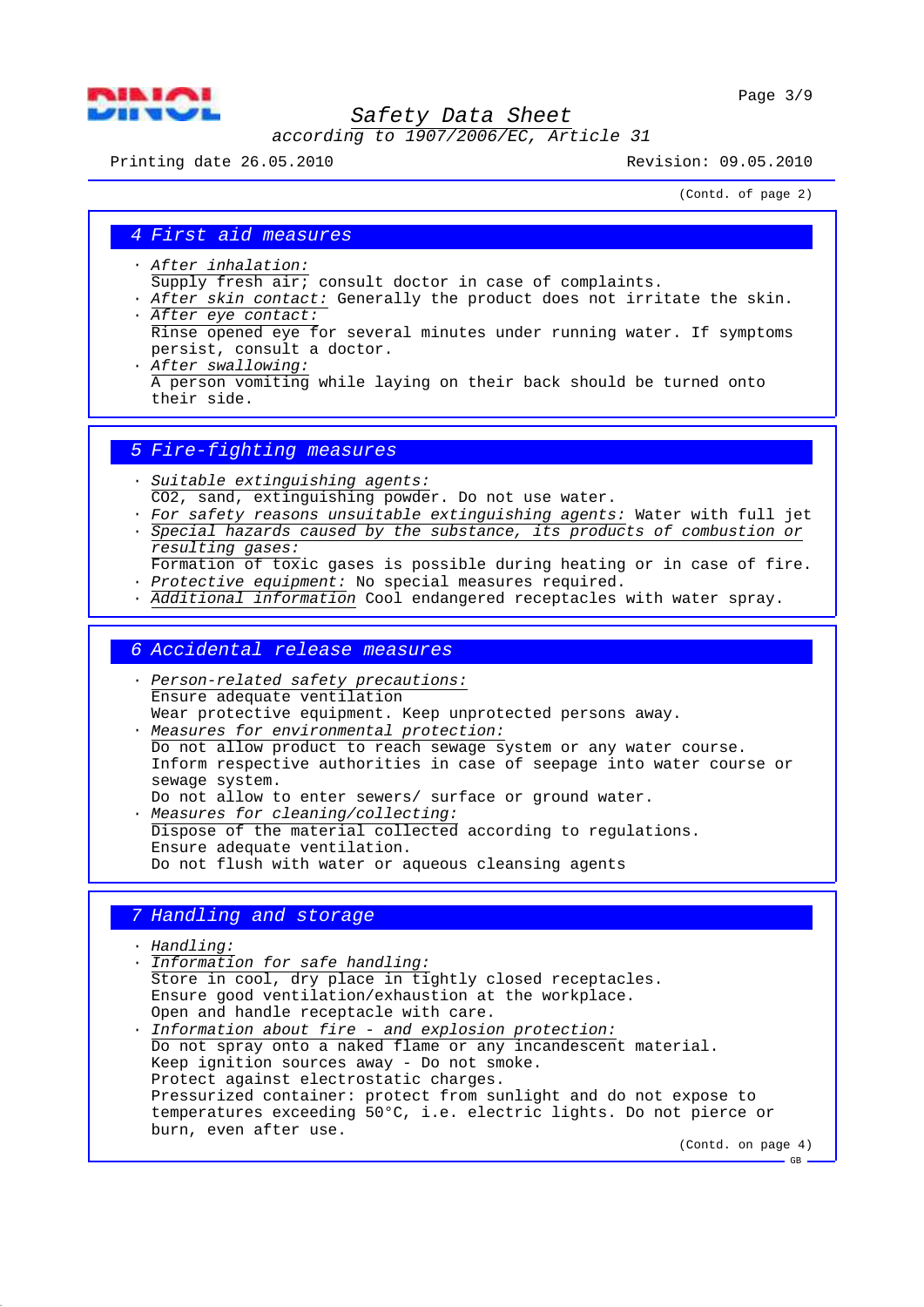

*according to 1907/2006/EC, Article 31*

Printing date 26.05.2010 Revision: 09.05.2010

|            |                                                                     | (Contd. of page 3)                                                                                       |  |  |
|------------|---------------------------------------------------------------------|----------------------------------------------------------------------------------------------------------|--|--|
| · Storage: |                                                                     |                                                                                                          |  |  |
|            |                                                                     | · Requirements to be met by storerooms and receptacles:                                                  |  |  |
|            | Store in a cool location.                                           |                                                                                                          |  |  |
|            | Observe official regulations on storing packagings with pressurized |                                                                                                          |  |  |
|            | containers.                                                         |                                                                                                          |  |  |
|            |                                                                     | · Information about storage in one common storage facility:                                              |  |  |
|            | Store away from foodstuffs.                                         |                                                                                                          |  |  |
|            | Keep container tightly sealed.                                      | · Further information about storage conditions:                                                          |  |  |
|            |                                                                     | Do not seal receptacle gas tight.                                                                        |  |  |
|            |                                                                     | Store in cool, dry conditions in well sealed receptacles.                                                |  |  |
|            |                                                                     | Protect from heat and direct sunlight.                                                                   |  |  |
|            |                                                                     |                                                                                                          |  |  |
|            |                                                                     | 8 Exposure controls/personal protection                                                                  |  |  |
|            |                                                                     |                                                                                                          |  |  |
|            | No further data; see item 7.                                        | · Additional information about design of technical facilities:                                           |  |  |
|            |                                                                     | Ingredients with limit values that require monitoring at the workplace:                                  |  |  |
|            |                                                                     |                                                                                                          |  |  |
|            | $67-64-1$ acetone                                                   |                                                                                                          |  |  |
|            | WEL (Great Britain)                                                 | Short-term value: 3620 mg/m <sup>3</sup> , 1500 ppm                                                      |  |  |
|            | NES (Australia)                                                     | Long-term value: 1210 mg/m <sup>3</sup> , 500 ppm                                                        |  |  |
|            |                                                                     | Short-term value: 2375 mg/m <sup>3</sup> , 1000 ppm<br>Long-term value: 1185 mg/m <sup>3</sup> , 500 ppm |  |  |
|            | WES (New Zealand)                                                   | Short-term value: 2375 mg/m <sup>3</sup> , 1000 ppm                                                      |  |  |
|            |                                                                     | Long-term value: 1185 mg/m <sup>3</sup> , 500 ppm                                                        |  |  |
|            |                                                                     | bio                                                                                                      |  |  |
|            | 108-10-1 4-methylpentan-2-one                                       |                                                                                                          |  |  |
|            | WEL (Great Britain)                                                 | Short-term value: 416 mg/m <sup>3</sup> , 100 ppm                                                        |  |  |
|            |                                                                     | Long-term value: $208 \text{ mg/m}^3$ , 50 ppm<br>Sk                                                     |  |  |
|            | NES (Australia)                                                     | Short-term value: 307 mg/m <sup>3</sup> , 75 ppm                                                         |  |  |
|            |                                                                     | Long-term value: 205 mg/m <sup>3</sup> , 50 ppm                                                          |  |  |
|            | WES (New Zealand)                                                   | Short-term value: 307 mg/m <sup>3</sup> , 75 ppm                                                         |  |  |
|            |                                                                     | Long-term value: 205 mg/m <sup>3</sup> , 50 ppm                                                          |  |  |
|            | 107-98-2 1-methoxy-2-propanol                                       |                                                                                                          |  |  |
|            | WEL (Great Britain)                                                 | Short-term value: 560 mg/m <sup>3</sup> , 150 ppm                                                        |  |  |
|            |                                                                     | Long-term value: 375 mg/m <sup>3</sup> , 100 ppm<br>Sk                                                   |  |  |
|            | NES (Australia)                                                     | Short-term value: 553 mg/m <sup>3</sup> , 150 ppm                                                        |  |  |
|            |                                                                     | Long-term value: 369 mg/m <sup>3</sup> , 100 ppm                                                         |  |  |
|            | WES (New Zealand)                                                   | Short-term value: 553 mg/m <sup>3</sup> , 150 ppm                                                        |  |  |
|            |                                                                     | Long-term value: 369 mg/m <sup>3</sup> , 100 ppm                                                         |  |  |
|            | $67 - 63 - 0$ propan-2-ol                                           |                                                                                                          |  |  |
|            | WEL (Great Britain)                                                 | Short-term value: 1250 mg/m <sup>3</sup> , 500 ppm                                                       |  |  |
|            |                                                                     | Long-term value: 999 mg/m <sup>3</sup> , 400 ppm                                                         |  |  |
|            | NES (Australia)                                                     | Short-term value: 1230 mg/m <sup>3</sup> , 500 ppm                                                       |  |  |
|            |                                                                     | Long-term value: 983 mg/m <sup>3</sup> , 400 ppm                                                         |  |  |
|            | WES (New Zealand)                                                   | Short-term value: 1230 mg/m <sup>3</sup> , 500 ppm                                                       |  |  |
|            |                                                                     | Long-term value: 983 mg/m <sup>3</sup> , 400 ppm                                                         |  |  |
|            | 10024-97-2 dinitrogen oxide                                         |                                                                                                          |  |  |
|            |                                                                     |                                                                                                          |  |  |
|            | WEL (Great Britain)                                                 | Long-term value: 183 mg/m <sup>3</sup> , 100 ppm                                                         |  |  |
|            | NES (Australia)<br>WES (New Zealand)                                | Long-term value: 45 mg/m <sup>3</sup> , 25 ppm<br>Long-term value: 45 mg/m <sup>3</sup> , 25 ppm         |  |  |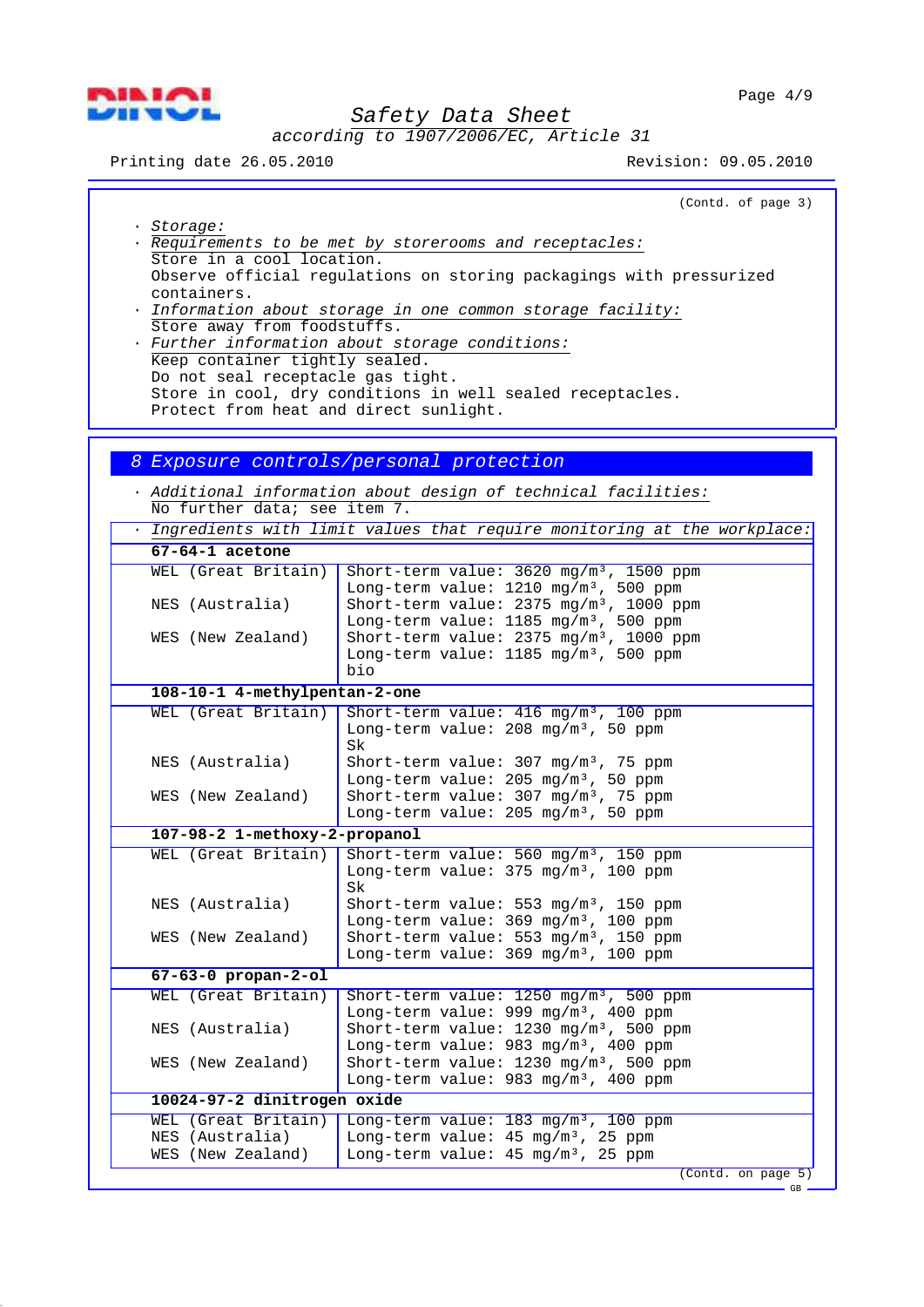

*according to 1907/2006/EC, Article 31*

Printing date 26.05.2010 Revision: 09.05.2010

| 64-18-6 formic acid                                                                                                                                                                                                                                                                             |                                                                                                                                                                                                                                                                                                                                                                                                                                                                                                                                                                                                                                                                                               |
|-------------------------------------------------------------------------------------------------------------------------------------------------------------------------------------------------------------------------------------------------------------------------------------------------|-----------------------------------------------------------------------------------------------------------------------------------------------------------------------------------------------------------------------------------------------------------------------------------------------------------------------------------------------------------------------------------------------------------------------------------------------------------------------------------------------------------------------------------------------------------------------------------------------------------------------------------------------------------------------------------------------|
|                                                                                                                                                                                                                                                                                                 |                                                                                                                                                                                                                                                                                                                                                                                                                                                                                                                                                                                                                                                                                               |
| WEL (Great Britain)<br>NES (Australia)<br>WES (New Zealand)                                                                                                                                                                                                                                     | Long-term value: $9.6 \text{ mg/m}^3$ , 5 ppm<br>Short-term value: 19 mg/m <sup>3</sup> , 10 ppm<br>Long-term value: $9.4 \text{ mg/m}^3$ , 5 ppm<br>Short-term value: 19 mg/m <sup>3</sup> , 10 ppm<br>Long-term value: 9.4 mg/m <sup>3</sup> , 5 ppm                                                                                                                                                                                                                                                                                                                                                                                                                                        |
| 112-34-5 2-(2-butoxyethoxy)ethanol                                                                                                                                                                                                                                                              |                                                                                                                                                                                                                                                                                                                                                                                                                                                                                                                                                                                                                                                                                               |
|                                                                                                                                                                                                                                                                                                 |                                                                                                                                                                                                                                                                                                                                                                                                                                                                                                                                                                                                                                                                                               |
|                                                                                                                                                                                                                                                                                                 | WEL (Great Britain) Short-term value: $101.2$ mg/m <sup>3</sup> , 15 ppm<br>Long-term value: $67.5 \text{ mg/m}^3$ , 10 ppm                                                                                                                                                                                                                                                                                                                                                                                                                                                                                                                                                                   |
| · Additional information:                                                                                                                                                                                                                                                                       | The lists valid during the making were used as basis.                                                                                                                                                                                                                                                                                                                                                                                                                                                                                                                                                                                                                                         |
| · Personal protective equipment:<br>· General protective and hygienic measures:<br>Do not inhale gases / fumes / aerosols.<br>Avoid contact with the eyes.<br>Avoid contact with the eyes and skin.<br>· Respiratory protection:<br>ventilation.<br>· Protection of hands:<br>Protective gloves | Keep away from foodstuffs, beverages and feed.<br>Immediately remove all soiled and contaminated clothing<br>Wash hands before breaks and at the end of work.<br>Use suitable respiratory protective device in case of insufficient                                                                                                                                                                                                                                                                                                                                                                                                                                                           |
| the substance/ the preparation.<br>· Material of gloves                                                                                                                                                                                                                                         | The glove material has to be impermeable and resistant to the product/<br>Due to missing tests no recommendation to the glove material can be<br>given for the product/ the preparation/ the chemical mixture.<br>Selection of the glove material on consideration of the penetration<br>times, rates of diffusion and the degradation<br>The selection of the suitable gloves does not only depend on the<br>material, but also on further marks of quality and varies from<br>manufacturer to manufacturer. As the product is a preparation of<br>several substances, the resistance of the glove material can not be<br>calculated in advance and has therefore to be checked prior to the |
| application.<br>· Penetration time of glove material<br>Eye protection:<br>Tightly sealed goggles                                                                                                                                                                                               | The exact break through time has to be found out by the manufacturer of<br>the protective gloves and has to be observed.                                                                                                                                                                                                                                                                                                                                                                                                                                                                                                                                                                      |
|                                                                                                                                                                                                                                                                                                 |                                                                                                                                                                                                                                                                                                                                                                                                                                                                                                                                                                                                                                                                                               |
| 9 Physical and chemical properties                                                                                                                                                                                                                                                              |                                                                                                                                                                                                                                                                                                                                                                                                                                                                                                                                                                                                                                                                                               |
|                                                                                                                                                                                                                                                                                                 |                                                                                                                                                                                                                                                                                                                                                                                                                                                                                                                                                                                                                                                                                               |
| · General Information                                                                                                                                                                                                                                                                           |                                                                                                                                                                                                                                                                                                                                                                                                                                                                                                                                                                                                                                                                                               |
| <i>Form:</i>                                                                                                                                                                                                                                                                                    | Fluid                                                                                                                                                                                                                                                                                                                                                                                                                                                                                                                                                                                                                                                                                         |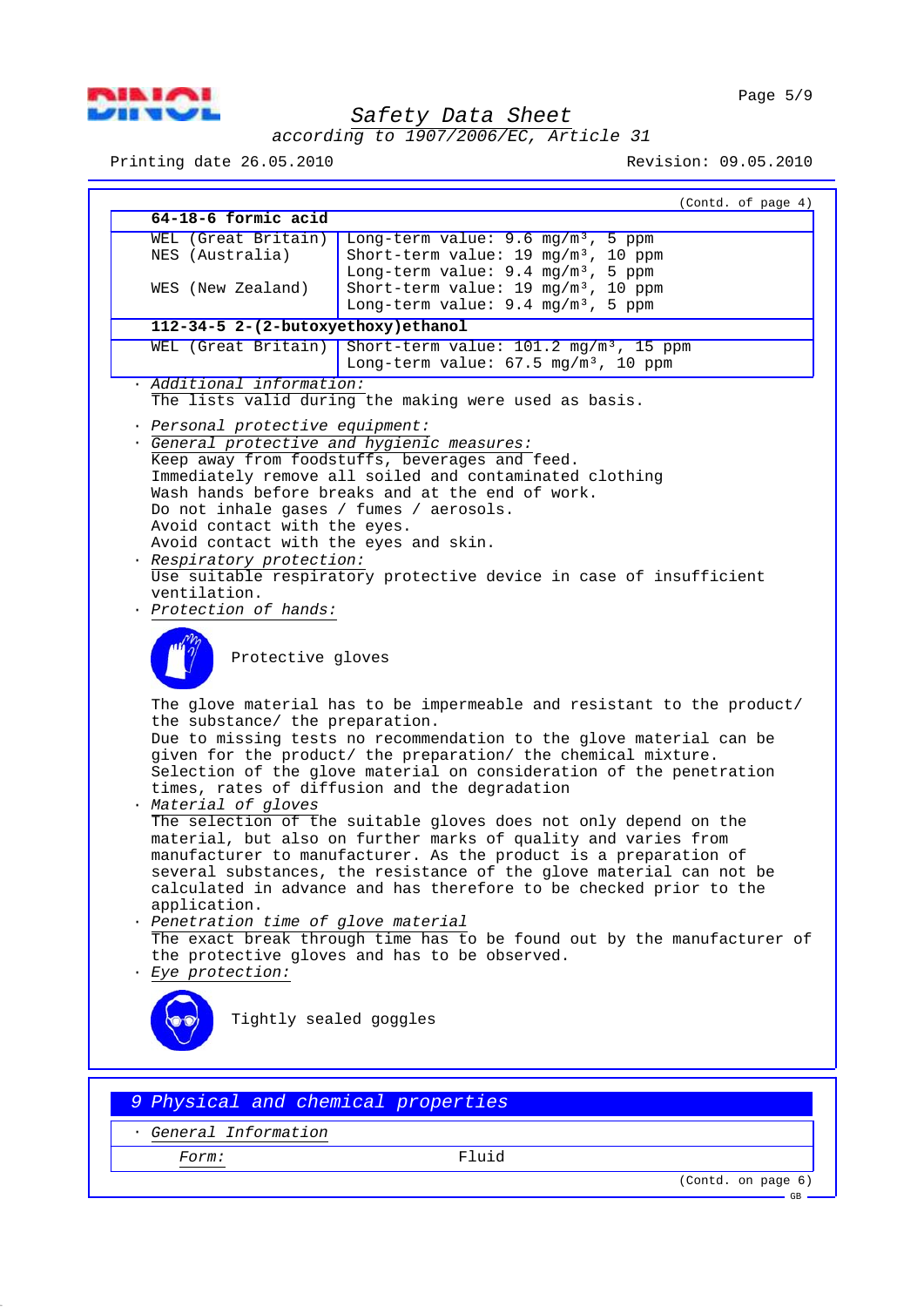

*according to 1907/2006/EC, Article 31*

Printing date 26.05.2010 Revision: 09.05.2010

|                                                                                       | (Contd. of page 5)                                                                                |
|---------------------------------------------------------------------------------------|---------------------------------------------------------------------------------------------------|
| Colour:<br>Odour:                                                                     | Amber coloured<br>Characteristic                                                                  |
| · Change in condition<br>Melting point/Melting range:<br>Boiling point/Boiling range: | Undetermined.<br>55°C                                                                             |
| Flash point:                                                                          | 130C                                                                                              |
| Ignition temperature:                                                                 | $270^{\circ}$ C                                                                                   |
| Self-igniting:                                                                        | Product is not selfigniting.                                                                      |
| Danger of explosion:                                                                  | Product is not explosive. However,<br>formation of explosive air/vapour<br>mixtures are possible. |
| Explosion limits:<br>Lower:<br>Upper:                                                 | $2.6 \text{ Vol }$ %<br>13.0 Vol %                                                                |
| · Vapour pressure at 20°C:                                                            | 233 hPa                                                                                           |
| · Density at 20°C:                                                                    | 1 $q/cm^3$                                                                                        |
| Solubility in / Miscibility with<br>water:                                            | Not miscible or difficult to mix.                                                                 |
| $\cdot$ pH-value at 20°C:                                                             | 4                                                                                                 |
| Solvent content:<br>Organic solvents:                                                 | $63.1$ $%$                                                                                        |

# *10 Stability and reactivity*

· *Thermal decomposition / conditions to be avoided:*

No decomposition if used and stored according to specifications.

- · *Materials to be avoided:* Starke Oxidationsmittel/strong oxidising agent
- · *Dangerous reactions* Danger of bursting.
- · *Dangerous decomposition products:*
- No dangerous decomposition products known.

#### *11 Toxicological information*

- · *Acute toxicity:*
- · *Primary irritant effect:*
- · *on the skin:*

```
Bei längeren und/oder häufigem Hautkontakt sind Reizerscheinungen
möglich.
```
Prolonged skin contact will result in defatting of the skin, leading to irritation, and in some cases, dermatitis.

- on the eye: Irritating effect.
- · *Sensitization:* No sensitizing effects known.
- · *Additional toxicological information:*

The product shows the following dangers according to the calculation method of the General EU Classification Guidelines for Preparations as issued in the latest version: Irritant GB

(Contd. on page 7)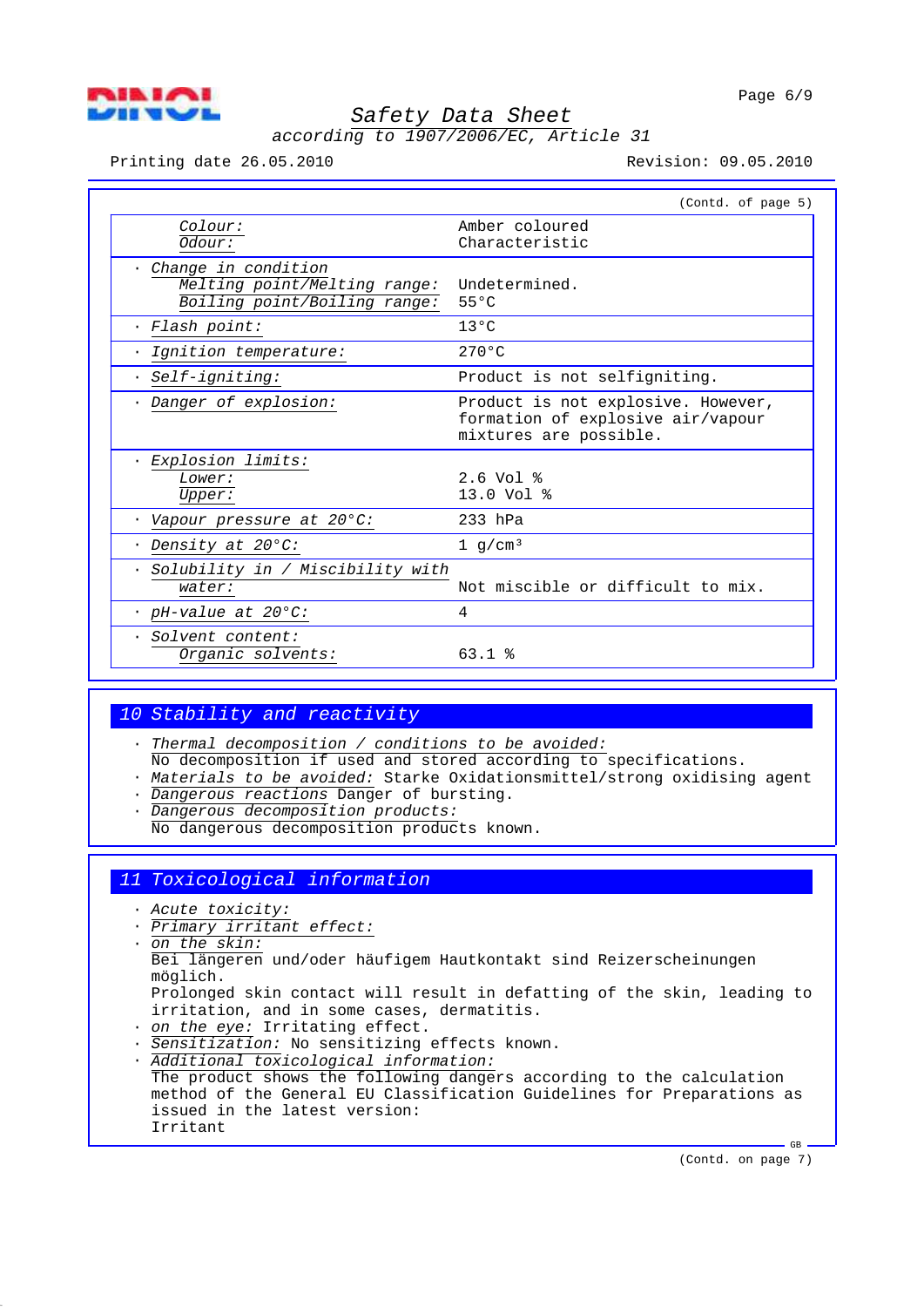



*according to 1907/2006/EC, Article 31*

Printing date 26.05.2010 Revision: 09.05.2010

(Contd. of page 6)

## *12 Ecological information*

- · *Additional ecological information:*
- · *General notes:* Water hazard class 1 (German Regulation) (Self-assessment): slightly hazardous for water Do not allow undiluted product or large quantities of it to reach ground water, water course or sewage system.
- *13 Disposal considerations*
	- · *Product:*
	- · *Recommendation*
	- Must not be disposed together with household garbage. Do not allow product to reach sewage system.

|  | · European waste catalogue |
|--|----------------------------|
|  |                            |

| 16 05 04* gases in pressure containers (including halons) containing<br>dangerous substances |
|----------------------------------------------------------------------------------------------|
| 20 01 27* paint, inks, adhesives and resins containing dangerous<br>substances               |

· *Uncleaned packaging:*

· *Recommendation:*

Disposal must be made according to official regulations.

| 14 Transport information                |                    |  |
|-----------------------------------------|--------------------|--|
| · Land transport ADR/RID (cross-border) |                    |  |
|                                         |                    |  |
| ADR/RID class:                          | 2 5F Gases.        |  |
| Danger code (Kemler):                   |                    |  |
| $UN-Number:$                            | 1950               |  |
| Packaging group:                        |                    |  |
| · Hazard label:                         | 2.1                |  |
| · Description of goods: 1950 AEROSOLS   |                    |  |
| · Tunnel restriction code D             |                    |  |
| · Maritime transport IMDG:              |                    |  |
|                                         |                    |  |
| IMDG Class:                             | 2.1                |  |
| UN Number:                              | 1950               |  |
| <i>Label</i>                            | 2.1                |  |
| Packaging group:                        |                    |  |
| EMS Number:                             | $F-D$ , $S-U$      |  |
| · Marine pollutant:                     | No                 |  |
|                                         | (Contd. on page 8) |  |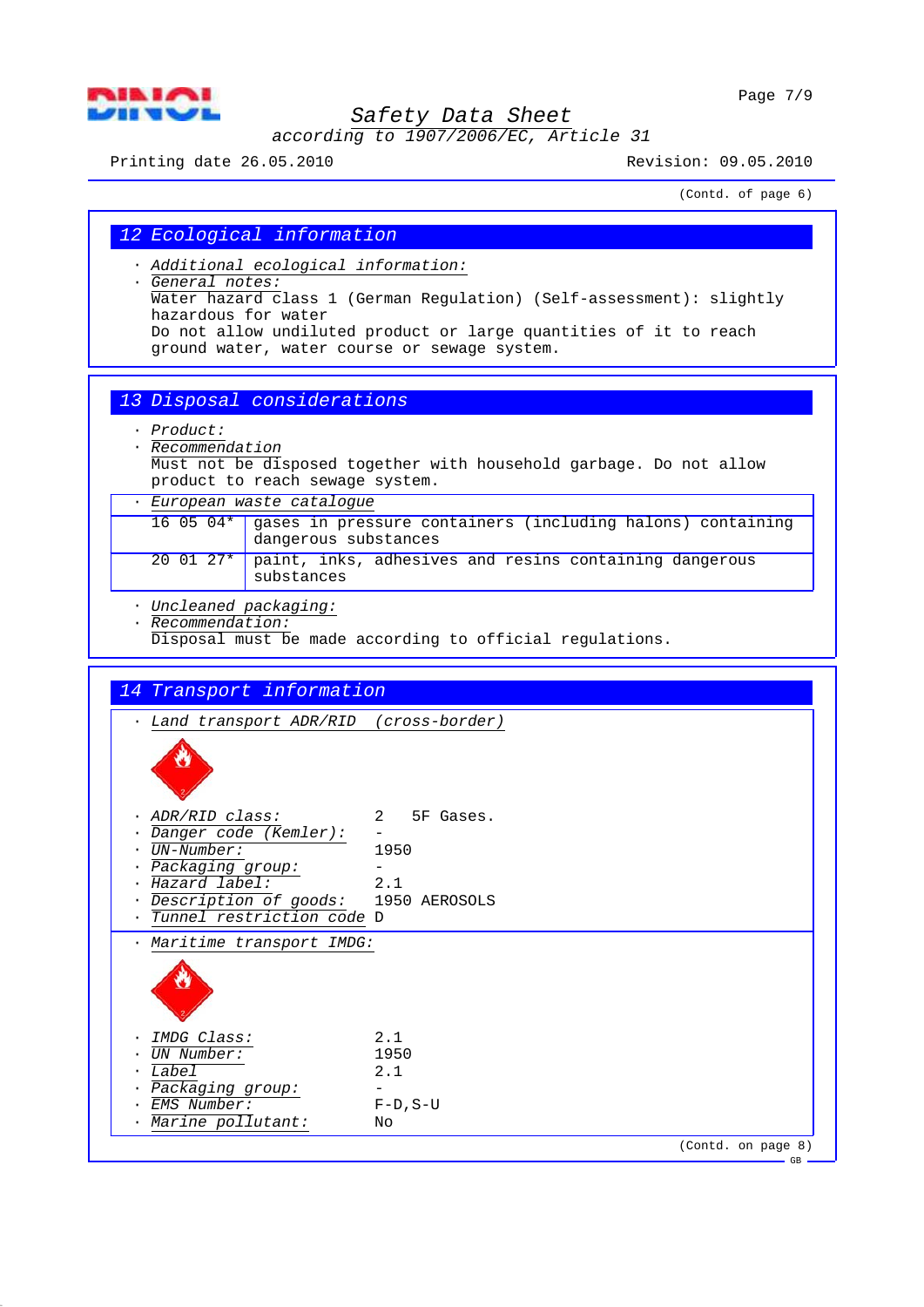

#### Page 8/9

# *Safety Data Sheet*

*according to 1907/2006/EC, Article 31*

Printing date 26.05.2010 Revision: 09.05.2010

| (Contd. of page 7)                                                                                                                                                                                                                                                                                                                                                                              |
|-------------------------------------------------------------------------------------------------------------------------------------------------------------------------------------------------------------------------------------------------------------------------------------------------------------------------------------------------------------------------------------------------|
| · Proper shipping name:<br>AEROSOLS                                                                                                                                                                                                                                                                                                                                                             |
| · Air transport ICAO-TI and IATA-DGR:                                                                                                                                                                                                                                                                                                                                                           |
|                                                                                                                                                                                                                                                                                                                                                                                                 |
| 2.1<br>· ICAO/IATA Class:<br>· UN/ID Number:<br>1950<br>$\cdot$ Label<br>2.1<br>· Packaging group:<br>· Proper shipping name:<br>AEROSOLS, flammable<br>· UN "Model Regulation": UN1950, AEROSOLS, 2.1                                                                                                                                                                                          |
|                                                                                                                                                                                                                                                                                                                                                                                                 |
| 15 Regulatory information<br>· Labelling according to EU guidelines:<br>The product has been classified and marked in accordance with EU                                                                                                                                                                                                                                                        |
| Directives / Ordinance on Hazardous Materials.<br>· Code letter and hazard designation of product:                                                                                                                                                                                                                                                                                              |
| Xi Irritant<br>F+ Extremely flammable                                                                                                                                                                                                                                                                                                                                                           |
| · Risk phrases:<br>12 Extremely flammable.<br>36 Irritating to eyes.<br>67 Vapours may cause drowsiness and dizziness.                                                                                                                                                                                                                                                                          |
| Safety phrases:<br>$\overline{2}$<br>Keep out of the reach of children.<br>16<br>Keep away from sources of ignition - No smoking.<br>23<br>Do not breathe aerosol.<br>29/56 Do not empty into drains, dispose of this material and its<br>container at hazardous or special waste collection point.<br>If swallowed, seek medical advice immediately and show this<br>46<br>container or label. |
| Use only in well-ventilated areas.<br>51                                                                                                                                                                                                                                                                                                                                                        |
| Special labelling of certain preparations:<br>Pressurized container: protect from sunlight and do not expose to<br>temperatures exceeding 50°C. Do not pierce or burn, even after use.<br>Do not spray on a naked flame or any incandescent material.<br>· Classification in accordance with Directive 75/324/EEC:<br>Extremely flammable                                                       |

# *16 Other information*

This information is based on our present knowledge. However, this shall not constitute a guarantee for any specific product features and shall not establish a legally valid contractual relationship.

# · *Relevant R-phrases*

- 10 Flammable.<br>11 Highly fla
- 11 Highly flammable.<br>20 Harmful by inhala
- Harmful by inhalation.

(Contd. on page 9)  $-$  GB